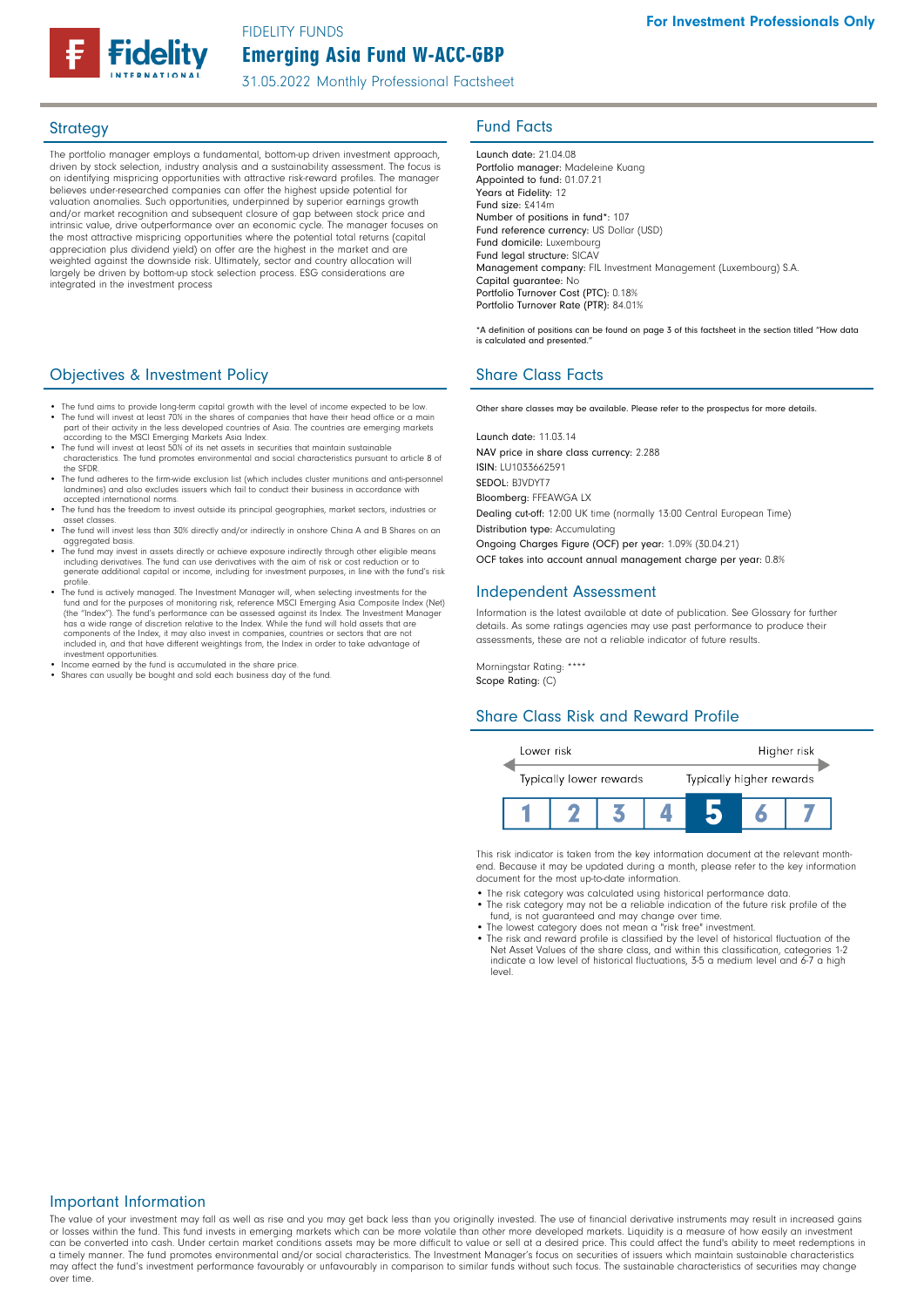Emerging Asia Fund W-ACC-GBP



Past performance is not a reliable indicator of future results. The fund's returns can be affected by fluctuations in currency exchange rates.

# Performance Comparator(s)

Peer Group Universe

Market index from 11.03.14 MSCI Emerging Asia Composite Index (Net) Morningstar EAA Fund Asia ex-Japan Equity

Market index is for comparative purposes only unless specifically referenced in the Objectives & Investment Policy on page 1. The same index is used in the positioning tables on this factsheet. Where the effective date for the current market index is after the share class launch date, full history is available from Fidelity.

#### Cumulative performance in GBP (rebased to 100)



Performance is shown for the last five years (or since launch for funds launched within that period).

#### Performance for calendar years in GBP (%)



#### 16.9  $\frac{1}{4}$  $\overline{C}$  $\tilde{c}$ 25.5 22.5  $\tilde{C}$  $\overline{7.4}$  $4.6$  $5.4$ 31.05.17<br>31.05.18 31.05.18<br>31.05.19 31.05.19 31.05.21<br>31.05.22 31.05.20 31.05.20 31.05.21 **Fund** Index

### Volatility & Risk (3 years)

| 13.96 | <b>Annualised Alpha</b>       | $-0.25$ |
|-------|-------------------------------|---------|
| 1.03  | Beta                          | 0.99    |
| 0.28  | Annualised Tracking Error (%) | 3.91    |
|       | Information Ratio             | $-0.10$ |
|       | R <sup>2</sup>                | 0.92    |
|       |                               |         |

Calculated using month-end data points. Definitions of these terms can be found in the Glossary section of this factsheet.

## Performance to 31.05.22 in GBP (%)

|                                    |                          |        |            |        |      |      | Since       |
|------------------------------------|--------------------------|--------|------------|--------|------|------|-------------|
|                                    | 1 <sub>m</sub>           | 3m     | <b>YTD</b> | 1yr    | 3yr  | 5yr  | $11.03.14*$ |
| Fund cumulative growth             | $-1.7$                   | 1.6    | $-0.8$     | $-4.6$ | 13.2 | 34.6 | 128.8       |
| Index cumulative growth            | $-2.2$                   | 1.3    | $-0.4$     | 0.9    | 14.5 | 29.2 | 103.0       |
| Fund annualised growth             | $\overline{\phantom{a}}$ | $\sim$ | $\sim$     | $-4.6$ | 4.2  | 6.1  | 10.6        |
| Index annualised growth            | $\overline{\phantom{a}}$ | $\sim$ | $\sim$     | 0.9    | 4.6  | 5.3  | 9.0         |
| Ranking within Peer Group Universe |                          |        |            |        |      |      |             |
| Y-ACC-USD                          | 120                      | 6      | 10         | 12     | 78   | 19   |             |
| Total number of funds              | 133                      | 132    | 131        | 124    | 106  | 88   |             |
| Quartile ranking**                 | 4                        |        |            |        | 3    |      |             |

Source of fund performance and volatility and risk measures is Fidelity. Performance is excluding initial charge. Basis: nav-nav with income reinvested, in GBP, net of fees. If you took an initial charge of 5.25% from an investment, this is the equivalent of reducing a growth rate of 6% per annum over 5 years to 4.9%. This is the highest initial charge applicable, if the<br>initial charge you pay is less tha providers such as Morningstar.

\*Performance commencement date.

\*\*Quartile rank is for the fund's primary share class as identified by Morningstar, which may be different than the share class detailed in this factsheet and refers to performance over time rated on a scale of 1-4. A ranking of 1 indicates that the item being ranked is in the top 25% of the sample and so on. Rankings are based on a performance record that is included in the Peer Group Universe. In line with Investment Association methodology, this record may include a track record extension from a legacy share class and the record may not be the same class of this factsheet. Quartile ranking is an internal Fidelity International calculation. Ranking may vary by share class.

#### Performance for 12 month periods in GBP (%)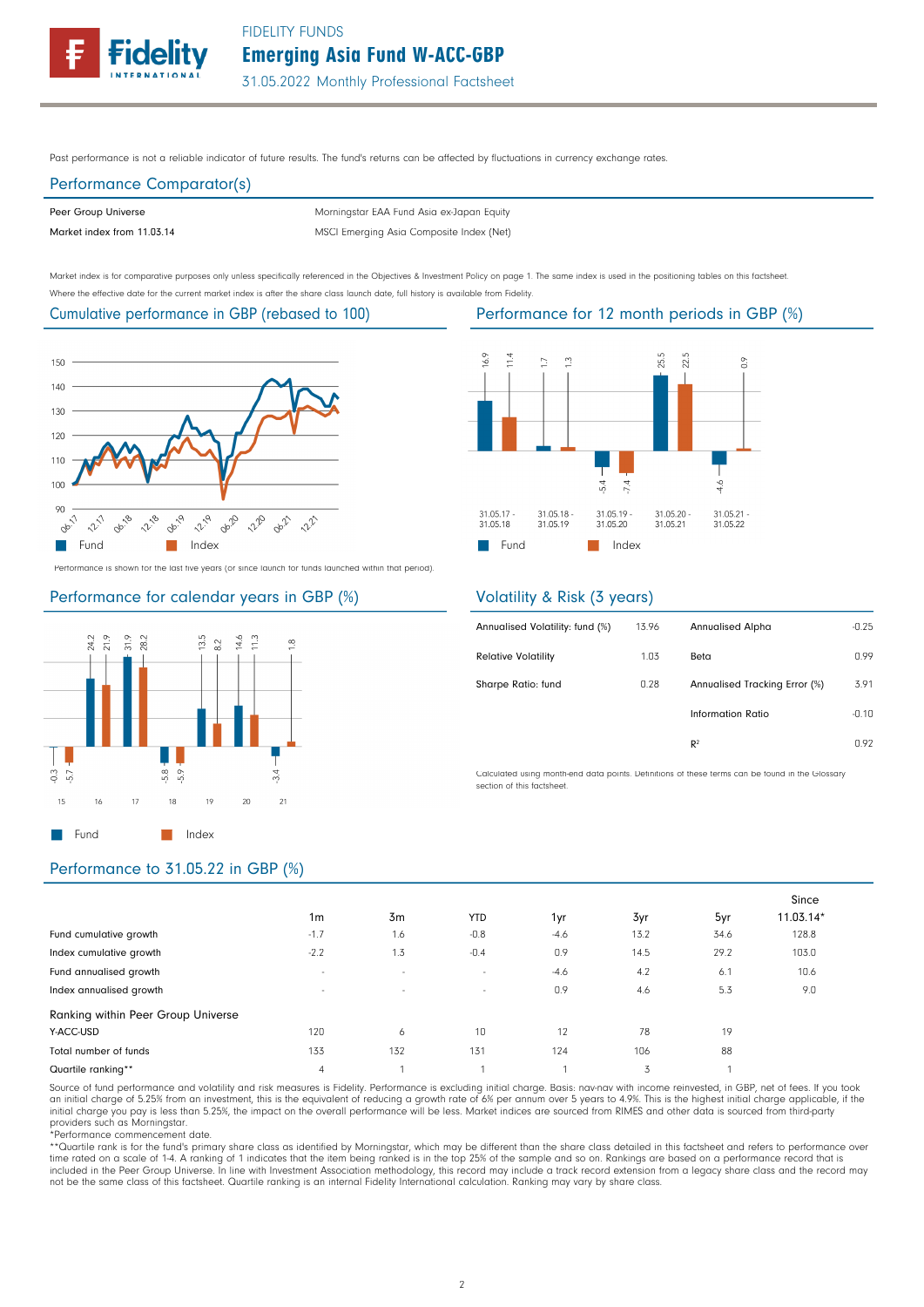

31.05.2022 Monthly Professional Factsheet

This factsheet contains information about the composition of the fund at a particular point in time. It aims to help you understand how the fund manager is positioned to achieve the fund's objectives.

The Equity Exposure table below provides an overall view of the fund. This represents - in percentage terms - how much of the fund is invested in the market. The higher the figure, the more the fund will take part in any market rises (or falls).

The definitions section provides a more comprehensive explanation of the individual elements in the table.

The exposure and positioning tables on page 4 break the fund down into a number of different views, each providing a different perspective on the fund's investments.

### Introduction **Introduction How data is calculated and presented**

Portfolio composition data has been calculated and presented according to several general principles, which are listed below.

- **Aggregation:** all investments, including derivatives, linked to a particular issuing company have been combined to form a total percentage holding for each company. The aggregate holding is referred to in this factsheet as a position. Where a company is listed in two separate countries, each listing may be classified as a separate issuing company. Exchange Traded Funds (ETFs) and derivatives on ETFs are treated as individual securities – ie not aggregated.

**Categorisation:** for investments that have underlying securities we use the attributes of the underlying issuing company or common share to determine the appropriate sector, market capitalisation band and geographic area.

- **Derivatives:** all derivatives are included on an exposure basis and, where necessary, are delta-adjusted. Delta-adjusting expresses derivatives in terms of the equivalent number of shares that would be needed to generate the same return.

"Basket" securities: securities that represent a number of company shares - like index futures or options - are allocated to categories (such as sector) whenever possible. Otherwise they are included in the "Other Index / Unclassified" category.

### Equity Exposure (% TNA)

| Equity          | Exposure<br>$(%$ (% TNA)<br>95.4 |
|-----------------|----------------------------------|
| Other           | 0.0                              |
| Uninvested Cash | 4.6                              |

#### Definition of terms:

Equity: the percentage of the fund that is currently invested in the equity market.

Other: the value of any non-equity investments (excluding cash funds) expressed as a percentage of fund TNA.

Uninvested cash: this is 100% minus the fund's Equity exposure and minus Other. This leaves any residual cash exposure that is not invested in shares or via derivatives. % TNA: Data is presented as a percentage of TNA, which stands for Total Net Assets (the value of all the fund's assets after the deduction of any liabilities).

#### Active Money

Active Money

67.2%

This is the sum of the fund's overweight positions (including effective cash) when compared to the market index.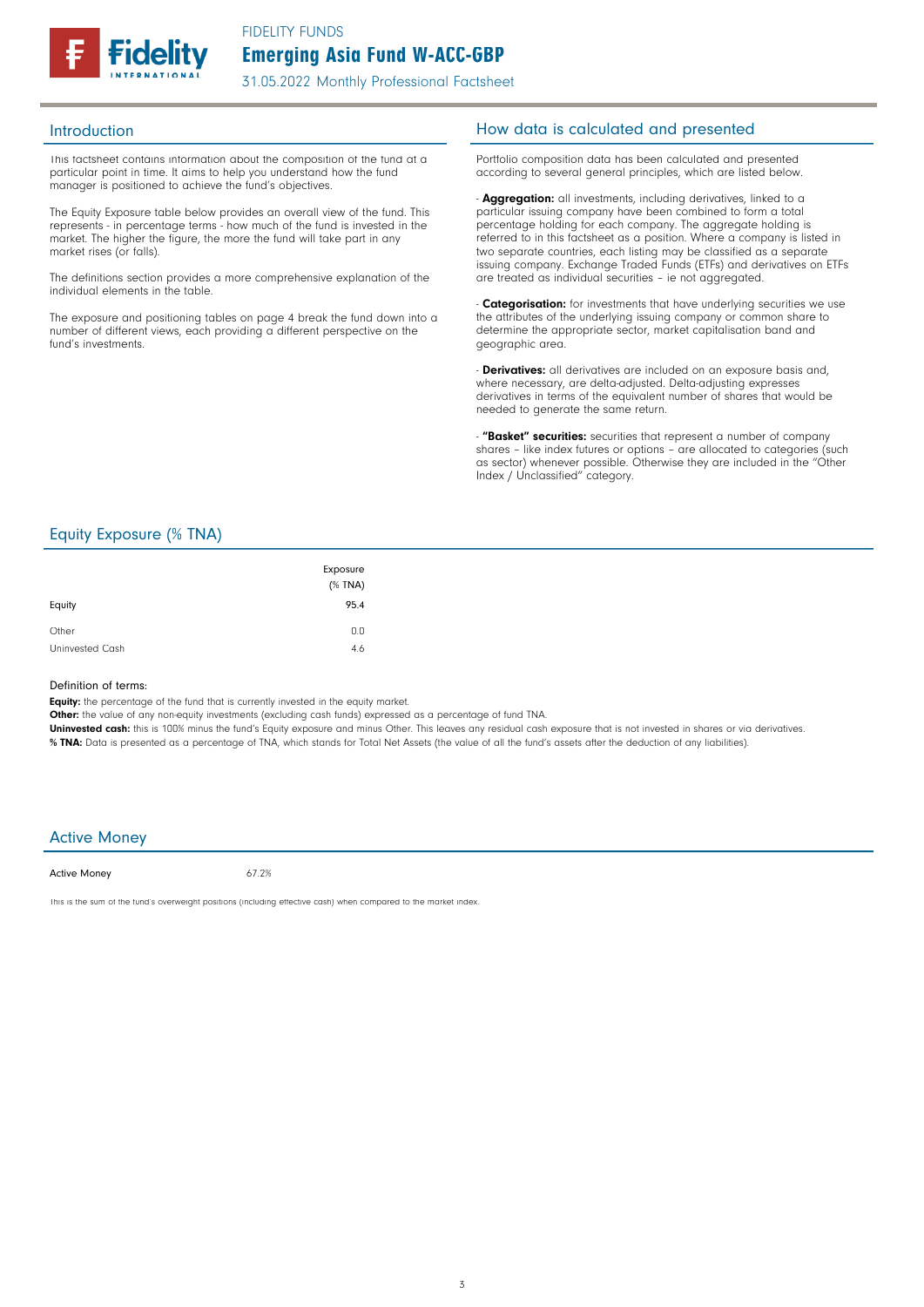# **delity**

# Emerging Asia Fund W-ACC-GBP FIDELITY FUNDS

31.05.2022 Monthly Professional Factsheet

| <b>GICS Sector</b>            | Fund | Index | Relative | GBP              |
|-------------------------------|------|-------|----------|------------------|
|                               |      |       |          |                  |
| Financials                    | 23.0 | 24.1  | $-1.1$   | >10 <sub>k</sub> |
| <b>Consumer Discretionary</b> | 13.9 | 14.7  | $-0.8$   | $5 - 10$         |
| Energy                        | 10.2 | 7.6   | 2.6      | 1-5b             |
| Consumer Staples              | 9.7  | 8.5   | 1.1      | $0-1b$           |
| Information Technology        | 9.4  | 7.8   | 1.6      | Tota             |
| <b>Communication Services</b> | 9.0  | 10.5  | $-1.6$   | Inde             |
| Health Care                   | 6.9  | 4.9   | 1.9      | Tota             |
| <b>Materials</b>              | 4.5  | 7.4   | $-2.9$   |                  |
| Industrials                   | 3.4  | 6.6   | $-3.2$   |                  |
| Real Estate                   | 3.2  | 3.1   | 0.2      |                  |
| <b>Utilities</b>              | 2.2  | 4.8   | $-2.6$   |                  |
| <b>Total Sector Exposure</b>  | 95.4 | 100.0 |          |                  |
| Other Index / Unclassified    | 0.0  | 0.0   |          |                  |
| <b>Total Equity Exposure</b>  | 95.4 | 100.0 |          |                  |
|                               |      |       |          |                  |

# Sector/Industry Exposure (% TNA) Market Capitalisation Exposure (% TNA)

| GBP                              | Fund | Index | Relative |
|----------------------------------|------|-------|----------|
| $>10$ bn                         | 61.1 | 64.6  | $-3.5$   |
| 5-10 <sub>bn</sub>               | 8.9  | 19.7  | $-10.8$  |
| $1-5$ bn                         | 15.1 | 14.1  | 0.9      |
| $0-1$ bn                         | 7.1  | 0.2   | 6.9      |
| <b>Total Market Cap Exposure</b> | 92.2 | 98.6  |          |
| Index / Unclassified             | 3.2  | 1.4   |          |
| <b>Total Equity Exposure</b>     | 95.4 | 100.0 |          |

# Geographic Exposure (% TNA) Regional Exposure (% TNA)

|                                  | Fund   | Index | Relative |                                |
|----------------------------------|--------|-------|----------|--------------------------------|
| China                            | 35.5   | 33.6  | 1.9      | <b>Emerging Asia</b>           |
| India                            | 26.1   | 32.2  | $-6.1$   | Asia Pacific (ex-Japan)        |
| Indonesia                        | 12.6   | 10.4  | 2.2      | Latin America                  |
| Thailand                         | 9.0    | 10.8  | $-1.8$   | North America                  |
| Malaysia                         | 3.1    | 8.5   | $-5.3$   |                                |
| Philippines                      | 3.0    | 4.3   | $-1.2$   |                                |
| Hong Kong                        | 1.8    | 0.1   | 1.7      |                                |
| Vietnam                          | 1.7    | 0.0   | 1.7      |                                |
| Australia                        | 1.4    | 0.0   | 1.4      |                                |
| Singapore                        | 1.4    | 0.0   | 1.4      |                                |
| Others                           | $-0.3$ | 0.1   | $-0.3$   | <b>Total Regional Exposure</b> |
| <b>Total Geographic Exposure</b> | 95.4   | 100.0 |          | Other Index / Unclassified     |
| Other Index / Unclassified       | 0.0    | 0.0   |          | <b>Total Equity Exposure</b>   |
| <b>Total Equity Exposure</b>     | 95.4   | 100.0 |          |                                |

|                         | Fund   | Index | Relative |  |
|-------------------------|--------|-------|----------|--|
| Emerging Asia           | 91.6   | 99.8  | $-8.2$   |  |
| Asia Pacific (ex-Japan) | 4.6    | 0.1   | 4.5      |  |
| Latin America           | 0.2    | 0.0   | 0.2      |  |
| North America           | $-1.0$ | 0.0   | $-1.1$   |  |
|                         |        |       |          |  |
|                         |        |       |          |  |
|                         |        |       |          |  |

0.0 1.8 -1.8 Fund Index Relative

4.2 3.5 2.4 1.9 3.0  $2.4$ 0.3 0.0 0.7 1.8

Fund Index Relative

1.3 1.2 1.1 0.0 0.8 0.8 0.8 0.8 1.5  $-1.3$ -1.2 -1.1 -1.0 -0.8 -0.8 -0.8 -0.8 -0.7

1.6 1.5 1.8 2.3 1.0 0.6 2.6 2.8 1.9  $0.5$ 

 $0.0$  $0.0$ 0.0 -1.0 0.0  $0.0$  $0.0$ 0.0 0.7

5.9 5.0 4.2 4.1 3.9 3.0 2.9 2.8 2.6  $2.3$ 

| <b>Total Regional Exposure</b> | 95.4 | 100.0 |
|--------------------------------|------|-------|
| Other Index / Unclassified     | n n  | n n   |
| <b>Total Equity Exposure</b>   | 95.4 | 100.0 |

## Top Positions (% TNA)

|                                 | GICS Sector                   |
|---------------------------------|-------------------------------|
| <b>TENCENT HLDGS LTD</b>        | Communication Services        |
| RELIANCE INDUSTRIES LTD         | Energy                        |
| <b>INFOSYS LTD</b>              | Information Technology        |
| HOUSING DEVELOPMENT FINANCE     | Financials                    |
| ALIBABA GROUP HOLDING LTD       | <b>Consumer Discretionary</b> |
| <b>RANK CENTRAL ASIA TRK PT</b> | Financials                    |
| KWFICHOW MOUTAL CO LTD          | <b>Consumer Staples</b>       |
| <b>HDFC BANK LTD</b>            | Financials                    |
| <b>AXIS BANK LTD</b>            | Financials                    |
| BANK RAKYAT INDONESIA TBK PT    | Financials                    |

# Top Overweight Positions (% TNA) Top Underweight Positions (% TNA)

|                                  | Fund | Index | Relative |
|----------------------------------|------|-------|----------|
| <b>HDFC BANK LTD</b>             | 2.8  | 0.0   | 2.8      |
| KWFICHOW MOUTAL CO LTD           | 2.9  | 0.3   | 2.6      |
| HOUSING DEVELOPMENT FINANCE      | 4.1  | 1.9   | 2.3      |
| <b>AXIS BANK LTD</b>             | 2.6  | 0.7   | 1.9      |
| <b>RYTEDANCE LTD</b>             | 1.8  | 0.0   | 1.8      |
| <b>INFOSYS LTD</b>               | 4.2  | 7.4   | 1.8      |
| <b>TENCENT HLDGS LTD</b>         | 5.9  | 4.2   | 1.6      |
| PTT FXPL & PRODTN PUB LTD        | 2.1  | 0.6   | 1.6      |
| CHINA OVERSEAS LAND & INVESTMENT | 17   | 0.2   | 1.5      |
| RELIANCE INDUSTRIES LTD          | 5.0  | 3.5   | 1.5      |

## Positions Concentration (% TNA)

|        | Fund | Index |
|--------|------|-------|
| Top 10 | 36.7 | 24.0  |
| Top 20 | 52.8 | 33.8  |
| Top 50 | 76.4 | 50.5  |

Definition of terms:<br>
Top Positions: these din the positioning tables on this page is the index defined in the Performance Comparator(s) section on page 2 of this factsheet.<br>
ITOP Positions: those companies in which the la

China India India India China Indonesia China India India Indonesia

Geographic Location

ICICI BANK LTD PUBLIC BANK BHD

TELKOM INDONESIA PERSERO TBK PT CHINA CONSTRUCTION BANK Short Position - name withheld ASTRA INTL TBK PT BHARTI AIRTEL LTD MALAYAN BKG BERHAD BAJAJ FINANCE LTD

TATA CONSULTANCY SERVICES LTD

#### 4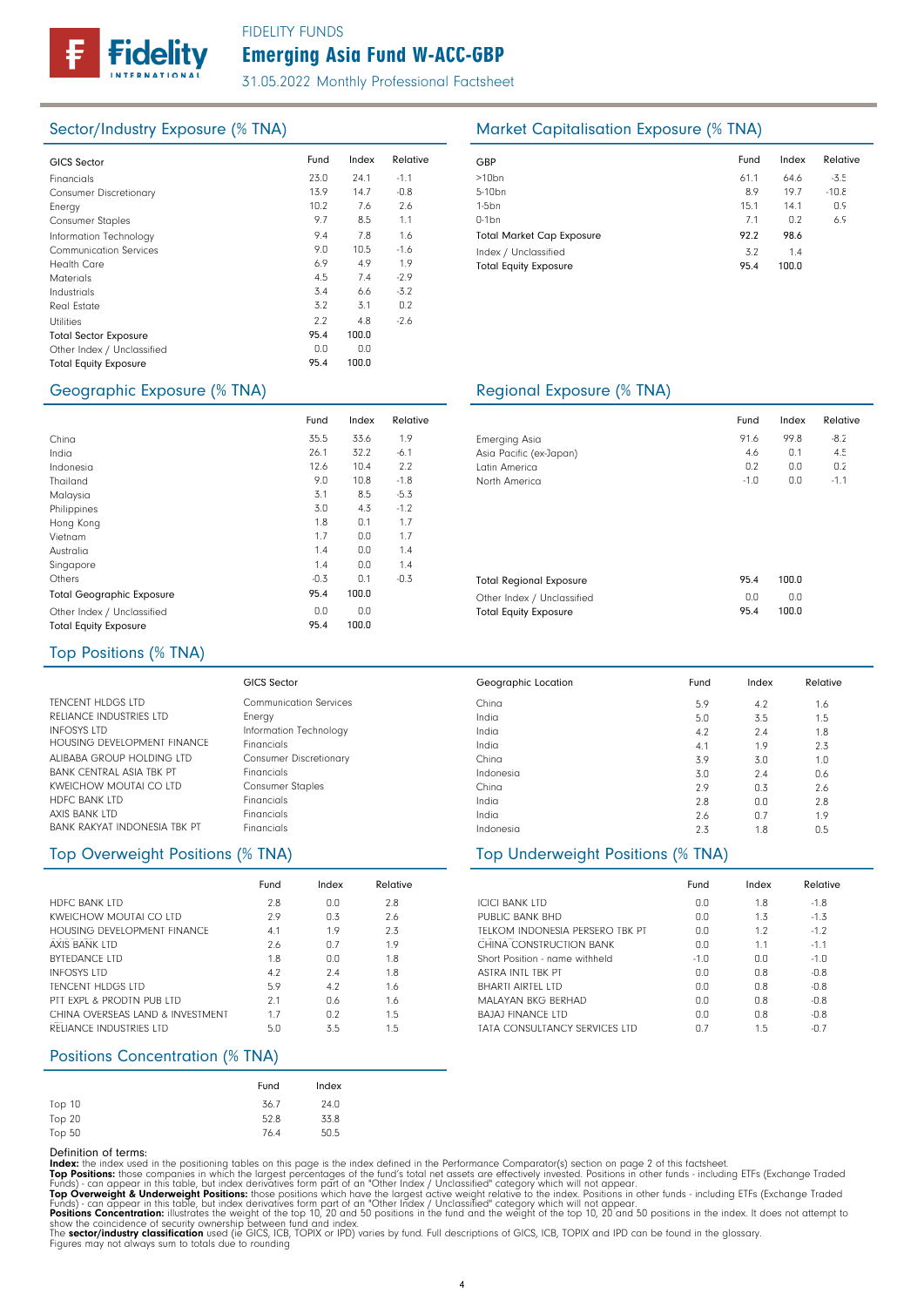Emerging Asia Fund W-ACC-GBP FIDELITY FUNDS



31.05.2022 Monthly Professional Factsheet

#### **Attribution**

Performance attribution is produced in the currency shown below. For funds with multiple share classes, the attribution return reflects the aggregate performance across all the share classes. It may therefore deviate from the published return for a particular share class. When using the analysis for hedged share classes, please consider that the attribution is shown before the impact of hedging.

The contributions shown in the tables are before the impact of charges. If charges are applied, their effect is captured in the "Other" category in the tables and will also be reflected in the fund return.

All investments, including derivatives, linked to a particular issuing company have been combined to form a total percentage for each issuing company.

The sector/industry and geographic contribution tables (where relevant) display a maximum of eleven individual entries. Where applicable, only top five and bottom five are listed, with the remaining contribution shown in the "Other Sectors" or "Others" category.

| Currency of attribution       | US Dollar (USD) |
|-------------------------------|-----------------|
| One month relative return (%) | 0.64            |

### Position Contribution (%) 2 and 2 and 2 and 2 and 2 and 2 and 2 and 2 and 2 and 2 and 2 and 2 and 2 and 2 and 2 and 2 and 2 and 2 and 2 and 2 and 2 and 2 and 2 and 2 and 2 and 2 and 2 and 2 and 2 and 2 and 2 and 2 and 2 an

| TOP CONTRIBUTORS                      | Average<br>Relative<br>Weight | Relative<br>Performance<br>Contribution | TOP DETRACTORS                       | Average<br>Relative<br>Weight | Relative<br>Performance<br>Contribution |
|---------------------------------------|-------------------------------|-----------------------------------------|--------------------------------------|-------------------------------|-----------------------------------------|
| PTT FXPL & PRODTN PUB LTD             | 1.5                           | 0.20                                    | AXIS BANK LTD                        | 2.0                           | $-0.12$                                 |
| ADANI GREEN ENERGY LTD                | $-0.5$                        | 0.18                                    | TDCX INC                             | 0.4                           | $-0.11$                                 |
| LAOBAIXING PHARMACY CHAIN JSC         | 0.7                           | 0.15                                    | RELIANCE INDUSTRIES LTD              | 1.6                           | $-0.10$                                 |
| DASHENLIN PHARMACEUTICAL GROUP CO LTD | 0.7                           | 0.15                                    | BYD CO LTD                           | $-0.5$                        | $-0.09$                                 |
| CHINA MERCHANTS ENFRGY SHP LTD        | 0.7                           | 0.12                                    | CHINA OVERSEAS GR OCNS GRP LTD       | 0.7                           | $-0.09$                                 |
| FOCUS MEDIA INFORMATION TECHNOLOGY    | $\overline{1}$                | 0.12                                    | NFTFASF INC                          | $-0.6$                        | $-0.08$                                 |
| HOUSING DEVELOPMENT FINANCE CORP LTD  | 2.3                           | 0.10                                    | BAIDU INC                            | $-0.6$                        | $-0.08$                                 |
| ADANI TRANSMISSIONS LTD               | $-0.3$                        | 0.09                                    | CHINA OVERSEAS LAND & INVESTMENT LTD | 1.7                           | $-0.07$                                 |
| CHINA YONGDA AUTO SVC HLDG LTD        | 0.6                           | 0.08                                    | CHINA CONSTRUCTION BANK              | $-1.1$                        | $-0.07$                                 |
| <b>BAJAJ FINANCE LTD</b>              | $-0.8$                        | 0.07                                    | MUTHOOT FINANCE LTD                  | 0.6                           | $-0.06$                                 |

Positions in other funds - including ETFs (Exchange Traded Funds) - can appear in this table, but index derivatives form part of an "Index / Unclassified" category which will appear in the table(s) below when relevant.

| Sector/Industry Contribution (%)        |                               |          |                                            | 1 month                                 | <b>Geographic Contribution (%)</b> |                               |                       |                         | 1 month                           |
|-----------------------------------------|-------------------------------|----------|--------------------------------------------|-----------------------------------------|------------------------------------|-------------------------------|-----------------------|-------------------------|-----------------------------------|
| <b>CONTRIBUTIONS TO RELATIVE RETURN</b> |                               |          |                                            | <b>CONTRIBUTIONS TO RELATIVE RETURN</b> |                                    |                               |                       |                         |                                   |
| GICS Sector                             | Average<br>Relative<br>Weight | Security | Sector/<br>Industry<br>Selection Selection | Total<br>Relative<br>Contributi<br>on   |                                    | Average<br>Relative<br>Weight | Security<br>Selection | Geographic<br>Selection | Total<br>Relative<br>Contribution |
| <b>Health Care</b>                      | 1.9                           | 0.19     | 0.11                                       | 0.31                                    | India                              | $-5.0$                        | 0.72                  | 0.21                    | 0.94                              |
| <b>Materials</b>                        | $-3.6$                        | 0.06     | 0.17                                       | 0.23                                    | Australia                          | 1.1                           | 0.06                  | 0.00                    | 0.06                              |
| Energy                                  | 2.6                           | 0.22     | $-0.01$                                    | 0.21                                    | Hong Kong                          | 1.8                           | 0.06                  | 0.00                    | 0.06                              |
| <b>Consumer Staples</b>                 | 1.1                           | 0.19     | 0.00                                       | 0.19                                    | Vietnam                            | 1.8                           | 0.05                  | 0.00                    | 0.05                              |
| <b>Communication Services</b>           | $-2.3$                        | 0.00     | 0.19                                       | 0.19                                    | Malaysia                           | $-5.6$                        | 0.00                  | 0.03                    | 0.03                              |
| <b>Utilities</b>                        | $-2.8$                        | 0.08     | 0.02                                       | 0.10                                    | Thailand                           | $-1.7$                        | 0.04                  | $-0.06$                 | $-0.02$                           |
| Industrials                             | $-3.2$                        | 0.03     | $-0.08$                                    | $-0.05$                                 | Singapore                          | 1.3                           | $-0.06$               | 0.00                    | $-0.06$                           |
| Information Technology                  | 2.2                           | 0.05     | $-0.11$                                    | $-0.06$                                 | Indonesia                          | 2.2                           | $-0.05$               | $-0.02$                 | $-0.07$                           |
| Financials                              | 1.2                           | $-0.29$  | 0.18                                       | $-0.11$                                 | Philippines                        | $-1.2$                        | $-0.06$               | $-0.03$                 | $-0.09$                           |
| <b>Consumer Discretionary</b>           | $-1.5$                        | $-0.15$  | $-0.02$                                    | $-0.17$                                 | China                              | 0.8                           | $-0.36$               | 0.07                    | $-0.29$                           |
| Real Estate                             | 0.2                           | $-0.19$  | 0.00                                       | $-0.20$                                 | Others                             | 0.2                           | 0.01                  | 0.01                    | 0.02                              |
|                                         |                               |          |                                            |                                         | <b>Total Primary Assets</b>        | $-4.3$                        | 0.42                  | 0.21                    | 0.63                              |
| <b>Total Primary Assets</b>             | $-4.3$                        | 0.18     | 0.45                                       | 0.63                                    | Other*                             | 4.3                           |                       |                         | 0.01                              |
| Other*                                  | 4.3                           |          |                                            | 0.01                                    | <b>TOTAL</b>                       | 0.0                           |                       |                         | 0.64                              |
| <b>TOTAL</b>                            | 0.0                           |          |                                            | 0.64                                    |                                    |                               |                       |                         |                                   |

\*Other includes portfolio components not already listed such as cash, expenses and other miscellaneous items.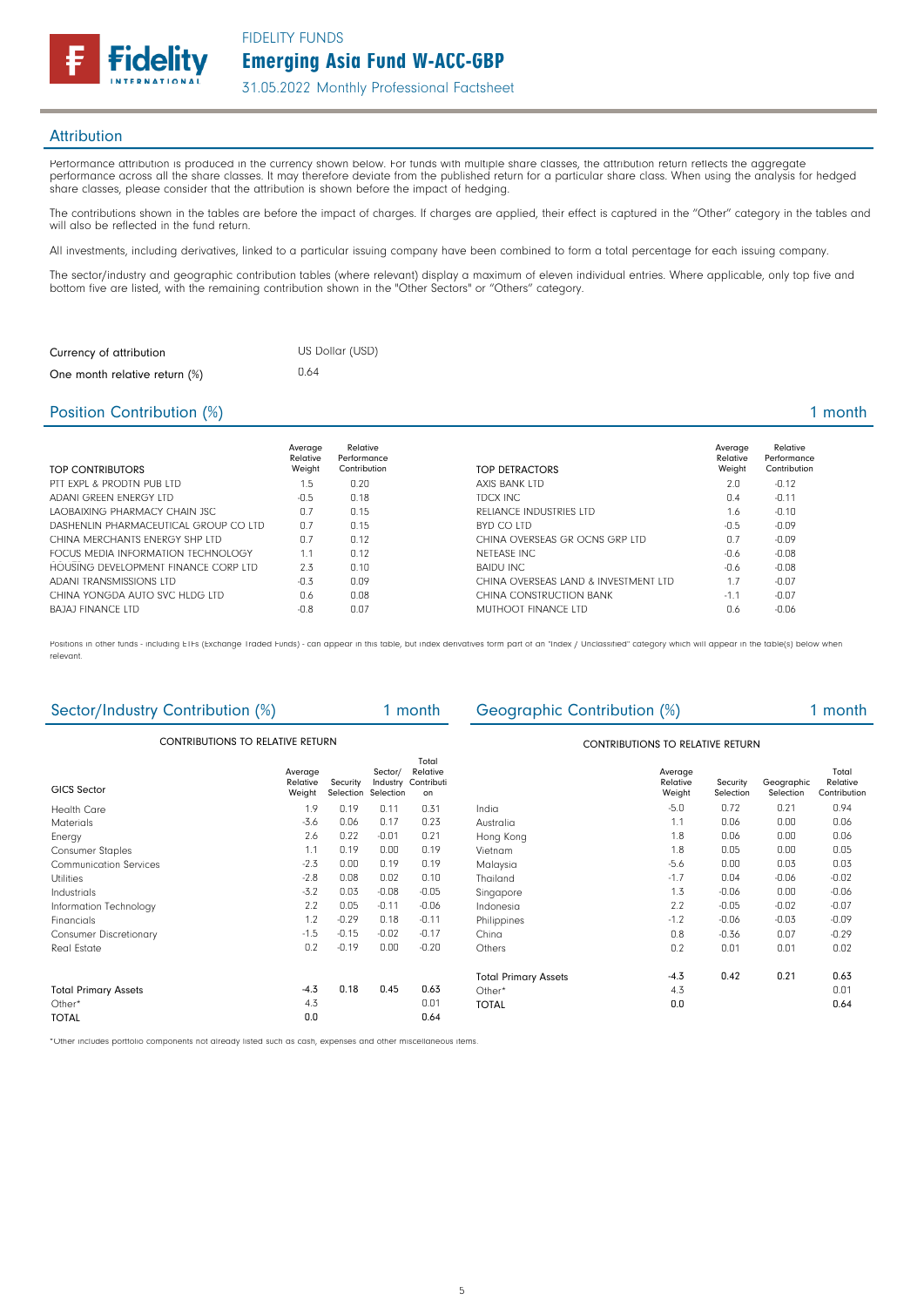

#### ESG Metrics

The factsheet is a snapshot of the portfolio at the date indicated above. ESG ratings distribution may vary over time. Representation of this data is for informational purposes only. If<br>the SFDR classification is shown as website at www.fidelityinternational.com

### Sustainability Characteristics (31.05.2022)

|                                                       | Fund       | Index |
|-------------------------------------------------------|------------|-------|
| MSCI ESG Fund Rating (AAA-CCC)                        | <b>BBB</b> | N/A   |
| Weighted Average Carbon Intensity (tCo2e/\$M Revenue) | 222.2      | 514.7 |
| Carbon Footprint (tCO2/\$M Invested)                  | 85.8       | 315.3 |
| <b>SEDR</b> Classification                            | 8          | N/A   |

\*N/A will be displayed if there is no ESG data available for the fund/index or if the coverage of underlying securities is under 50%. \*NR - Not rated

### MSCI Ratings Distribution % (31.05.2022)



Glossary

MSCI ESG Fund Rating: This shows the funds ESG rating based on the Quality Scores given to the fund by MSCI. This ranges from AAA, AA (Leader), A, BBB, BB (Average) to B, CCC

(Laggard).<br>**Weighted Average Carbon Intensity**: is calculated as the sum of each portfolio weight multiplied by the Co2e per \$M of Revenue of each holding. This metric provides a snapshot o

the fund's exposure to carbon-intensive companies and includes scope 1 and scope 2 carbon emissions.<br>**Carbon Footprint**: Provides a normalized snapshot of the funds contribution to carbon emissions.<br>**SFDR Classification:** and are products with ESG objectives. Article 8 funds focus on promoting ESG characteristics and this must be a primary focus of the product. Article 6 funds integrate sustainability<br>risks into investment analysis and deci

#### Disclaimer

ESG Rating Source: ©2022 MSCI ESG Research LLC. Reproduced by permission, no further distribution. MSCI ESG Research LLC and its affiliates (the "ESG Parties"), obtain information<br>from sources they consider reliable, none

reported. SFDR Classification is assigned by Fidelity in line with the EU Sustainable Financial Disclosure Regulation.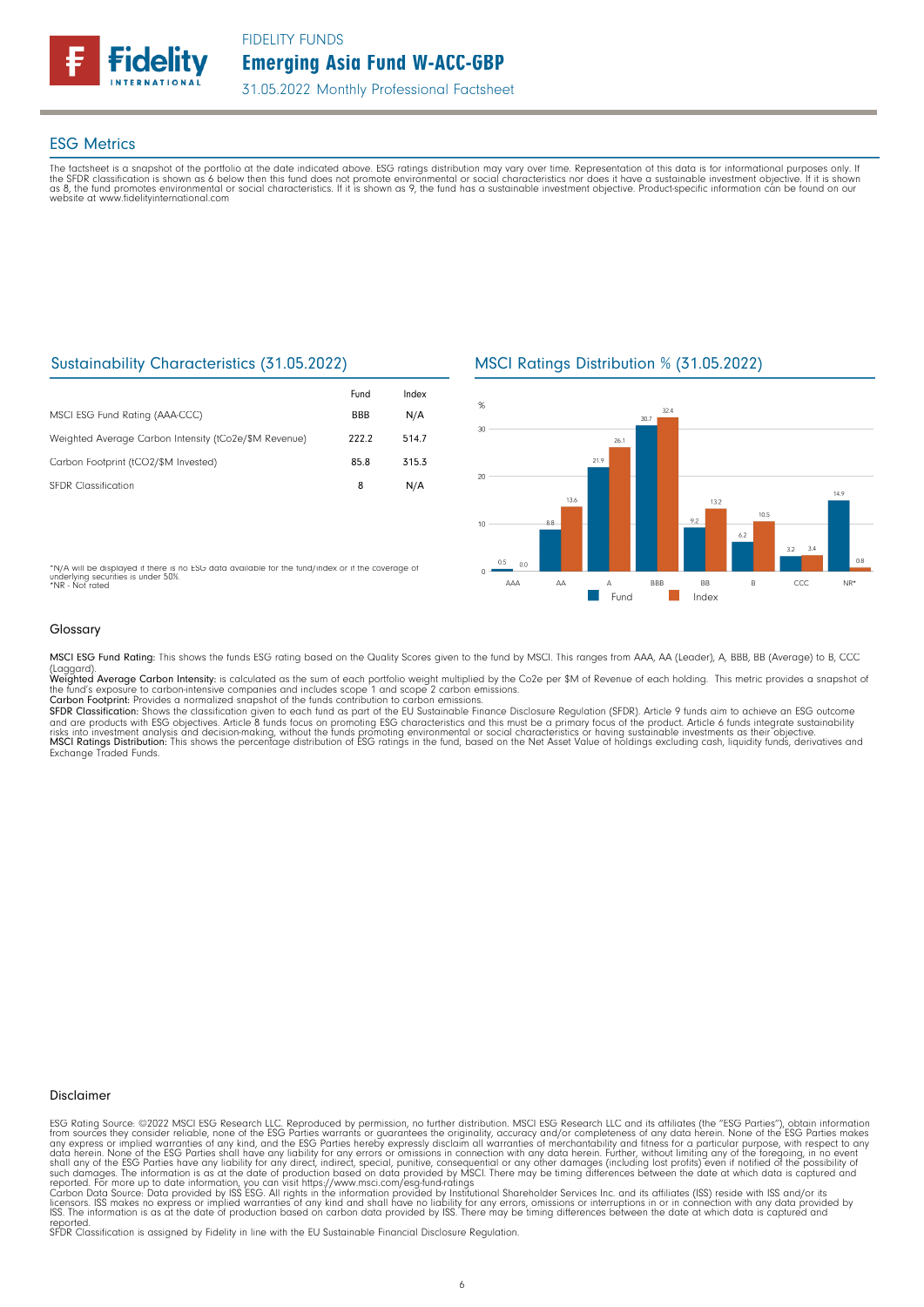31.05.2022 Monthly Professional Factsheet

#### Glossary / additional notes

#### Volatility & Risk

**Annualised volatility:** a measure of how variable returns for a fund or comparative market index have been around their historical average (also known as "standard deviation"). Two funds may<br>produce the same return over a calculation is the standard deviation of 36 monthly returns presented as an annualised number. Volatility for funds and indices are calculated independently of each other

**Relative volatility:** a ratio calculated by comparing the annualised volatility of a fund to the annualised volatility of a comparative market index. A value greater than 1 indicates the fund has been<br>more volatile than t measure of 0.8 would mean the fund has been 20% less volatile than the index.

**Sharpe ratio:** a measure of a fund's risk-adjusted performance, taking into account the return on a risk-free investment. The ratio allows an investor to assess whether the fund is generating adequate the tund is generati

Annualised alpha: the difference between a fund's expected return (based on its beta) and the fund's actual return. A fund with a positive alpha has delivered more return than would be expected given its beta

**Beta:** a measure of a fund's sensitivity to market movements (as represented by a market index). The beta of the market is 1.00 by definition. A beta of 1.10 shows that the fund could be expected to<br>perform 10% better tha perform 15% worse than the market return during up markets and 15% better during down markets.

**Annualised tracking error:** a measure showing how closely a tund tollows the index to which it is being compared. It is the standard deviation of the fund's excess returns. The higher the fund's<br>tracking error, the higher

**Information ratio:** a measure ot a tund's eftectiveness in generating excess return for the level of risk taken. An information ratio of U.5 shows the fund has delivered an annualised excess return<br>equivalent to half the

Rº: a measure representing the degree to which a fund's return can be explained by the returns of a comparative market index. A value of 1 signifies the fund and index are perfectly correlated. A<br>measure of 0.5 means only correlation between fund and index).

**Ongoing charges** figure represents the charges taken from the fund over a year. It is calculated at the fund's financial year end and may vary from year to year. For classes of funds with fixed ongoing charges figure repr

For more information about charges (including details of the fund's financial year end), please consult the charges section in the most recent Prospectus.

**Historic yield**<br>The historic yield for a fund is based on its dividends declared over the preceding 12 months. It is calculated by summing the dividend rates declared in that period, divided by the price as at the date of publication. Declared dividends may not be confirmed and may be subject to change. Where 12 months of declared dividend data does not exist a historic yield will not be published.

#### Sector/industry classification

GICS: The Global Industry Classification Standard is a taxonomy mainly used across MSCI and S&P indices in which each company is assigned by its principal business activity to one of 11 sectors, 24 industry groups, 69 industries and 158 sub-industries. More information is available at http://www.msci.com/gics

**ICB:** The Industry Classitication Benchmark is a taxonomy mainly used across FTSE Russell indices in which each company is assigned by its principal business activity to one of 11 industries, 20<br>supersectors, 45 sectors a

TOPIX: Tokyo stock Price Index, commonly known as TOPIX, is a stock market index for the Tokyo Stock Exchange (TSE) in Japan, tracking all domestic companies of the exchange's First Section. It is calculated and published by the TSE.

**IPD** means the Investment Property Databank who are a provider of performance analysis and benchmarking services for investors in real estate. IPD UK Pooled Property Funds Index - All Balanced<br>Funds is a component of the

#### Independent Assessment

**Scope Fund Rating:** The rating measures how well a fund has balanced risk and reward relative to its peers. The rating is based solely on performance for funds with a five year track record. Funds<br>with a shorter history a and  $E = poor$ 

**Morningstar Star Rating for Funds:** The rating measures how well a tund has balanced risk and reward relative to its peers. Star ratings are strictly based on past performance and Morningstar<br>suggests investors use them t suggests investors use them to identify turids to 4 or 5 stars are displayed on the factsheet.

**Primary share class:** is identified by Morningstar when the analysis calls for only one share class per fund to be in the peer group. It is the share class Morningstar recommends as the best proxy for the best proxy for c for the fund will have its own primary share class.

Portfolio Turnover Rate (PTR) and Portfolio Turnover Cost (PTC), where shown: SRDII does not define a methodology for these values; ours is as follows: PTR = (purchases of securities + sales of<br>securities) minus (subscript minus implicit costs.